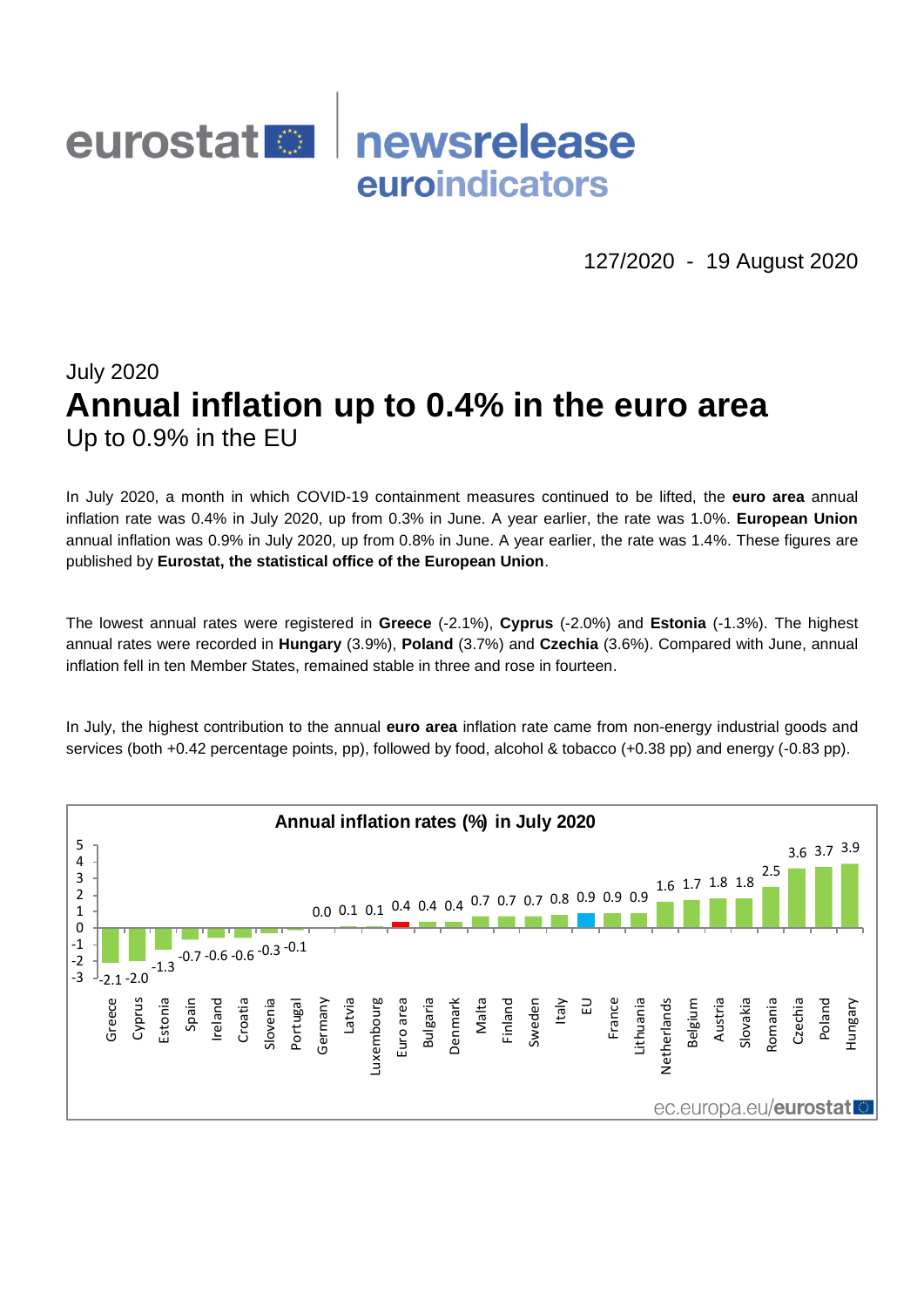## **Inflation rates (%) measured by the HICP**

|                       | <b>Annual rate</b> |        |               |        |               |               |                | <b>Monthly rate</b> |
|-----------------------|--------------------|--------|---------------|--------|---------------|---------------|----------------|---------------------|
|                       | <b>Jul 19</b>      | Feb 20 | <b>Mar 20</b> | Apr 20 | <b>May 20</b> | <b>Jun 20</b> | <b>Jul 20</b>  | <b>Jul 20</b>       |
| Euro area             | 1.0                | 1.2    | 0.7           | 0.3    | 0.1           | 0.3           | 0.4            | $-0.4$              |
| <b>EU</b>             | 1.4                | 1.6    | $1.2$         | 0.7    | 0.6           | 0.8           | 0.9            | $-0.2$              |
| <b>Belgium</b>        | 1.2                | 1.0    | 0.4           | 0.0    | $-0.2$        | 0.2           | 1.7            | 0.7                 |
| <b>Bulgaria</b>       | 2.6                | 3.1    | 2.4           | 1.3    | 1.0           | 0.9           | 0.4            | 0.8                 |
| <b>Czechia</b>        | 2.6                | 3.7    | 3.6           | 3.3    | 3.1           | 3.4           | 3.6            | 0.5                 |
| <b>Denmark</b>        | 0.4                | 0.7    | 0.3           | $-0.1$ | $-0.2$        | 0.2           | 0.4            | 0.9                 |
| Germany               | 1.1                | 1.7    | 1.3           | 0.8    | 0.5           | 0.8           | 0.0            | $-0.5$              |
| <b>Estonia</b>        | 2.0                | 2.0    | 1.0           | $-0.9$ | $-1.8$        | $-1.6$        | $-1.3$         | 0.0                 |
| Ireland               | 0.5                | 0.9    | 0.5           | $-0.3$ | $-0.8$        | $-0.6$        | $-0.6$         | $-0.2$              |
| Greece                | 0.4                | 0.4    | 0.2           | $-0.9$ | $-0.7$        | $-1.9$        | $-2.1$         | $-1.4$              |
| Spain                 | 0.6                | 0.9    | 0.1           | $-0.7$ | $-0.9$        | $-0.3$        | $-0.7$         | $-1.6$              |
| <b>France</b>         | 1.3                | 1.6    | 0.8           | 0.4    | 0.4           | 0.2           | 0.9            | 0.4                 |
| Croatia               | 0.9                | 1.2    | 0.5           | $-0.1$ | $-0.7$        | $-0.4$        | $-0.6$         | 0.3                 |
| <b>Italy</b>          | 0.3                | 0.2    | 0.1           | 0.1    | $-0.3$        | $-0.4$        | 0.8            | $-0.7$              |
| <b>Cyprus</b>         | 0.1                | 1.0    | 0.1           | $-1.2$ | $-1.4$        | $-2.2$        | $-2.0$         | $-0.2$              |
| Latvia                | 3.0                | 2.3    | 1.4           | $-0.1$ | $-0.9$        | $-1.1$        | 0.1            | 0.3                 |
| Lithuania             | 2.5                | 2.8    | 1.7           | 0.9    | 0.2           | 0.9           | 0.9            | $-0.3$              |
| Luxembourg            | 1.6                | 1.8    | 0.3           | $-0.8$ | $-1.6$        | $-0.4$        | 0.1            | $-0.3$              |
| <b>Hungary</b>        | 3.3                | 4.4    | 3.9           | 2.5    | 2.2           | 2.9           | 3.9            | 1.2                 |
| Malta                 | 1.8                | 1.1    | 1.2           | 1.1    | 0.9           | 1.0           | 0.7            | 0.0                 |
| <b>Netherlands</b>    | 2.6                | 1.3    | 1.1           | 1.0    | 1.1           | 1.7           | 1.6p           | 0.9 <sub>p</sub>    |
| Austria               | 1.4                | 2.2    | 1.6           | 1.5    | 0.6           | 1.1           | 1.8            | $-0.1$              |
| Poland                | 2.5                | 4.1    | 3.9           | 2.9    | 3.4           | 3.8           | 3.7            | $-0.1$              |
| Portugal              | $-0.7$             | 0.5    | 0.1           | $-0.1$ | $-0.6$        | 0.2           | $-0.1$         | $-2.0$              |
| Romania               | 4.1                | 2.9    | 2.7           | 2.3    | 1.8           | 2.2           | 2.5            | 0.2                 |
| Slovenia              | 2.0                | 2.0    | 0.7           | $-1.3$ | $-1.4$        | $-0.8$        | $-0.3$         | $-0.2$              |
| Slovakia              | 3.0                | 3.1    | 2.4           | 2.1    | 2.1           | 1.8           | 1.8            | 0.1                 |
| Finland               | 1.0                | 1.1    | 0.9           | $-0.3$ | $-0.1$        | 0.1           | 0.7            | 0.3                 |
| Sweden                | 1.5                | 1.3    | 0.8           | $-0.2$ | 0.1           | 0.9           | 0.7            | 0.2                 |
| <b>United Kingdom</b> | 2.1                | 1.7    | 1.5           | 0.8    | 0.5           | 0.6           | $\mathbb{Z}^+$ | ÷.                  |
| <b>Iceland</b>        | 1.6                | 2.7    | 1.0           | $-0.1$ | 0.9           | 0.3           | $-0.1$         | 0.5                 |
| Norway                | 1.8                | 0.7    | 0.5           | 0.6    | 1.1           | 1.3           | 1.4            | 0.8                 |
| Switzerland           | 0.4                | $-0.2$ | $-0.4$        | $-1.0$ | $-1.0$        | $-1.3$        | $-1.2$         | 0.1                 |

: not available p provisional data Source dataset: [prc\\_hicp\\_manr](https://appsso.eurostat.ec.europa.eu/nui/show.do?query=BOOKMARK_DS-055104_QID_4A563C1D_UID_-3F171EB0&layout=TIME,C,X,0;GEO,L,Y,0;UNIT,L,Z,0;COICOP,L,Z,1;INDICATORS,C,Z,2;&zSelection=DS-055104INDICATORS,OBS_FLAG;DS-055104UNIT,RCH_A;DS-055104COICOP,CP00;&rankName1=UNIT_1_2_-1_2&rankName2=INDICATORS_1_2_-1_2&rankName3=COICOP_1_2_-1_2&rankName4=TIME_1_0_0_0&rankName5=GEO_1_2_0_1&sortC=ASC_-1_FIRST&rStp=&cStp=&rDCh=&cDCh=&rDM=true&cDM=true&footnes=false&empty=false&wai=false&time_mode=ROLLING&time_most_recent=true&lang=EN&cfo=%23%23%23%2C%23%23%23.%23%23%23)

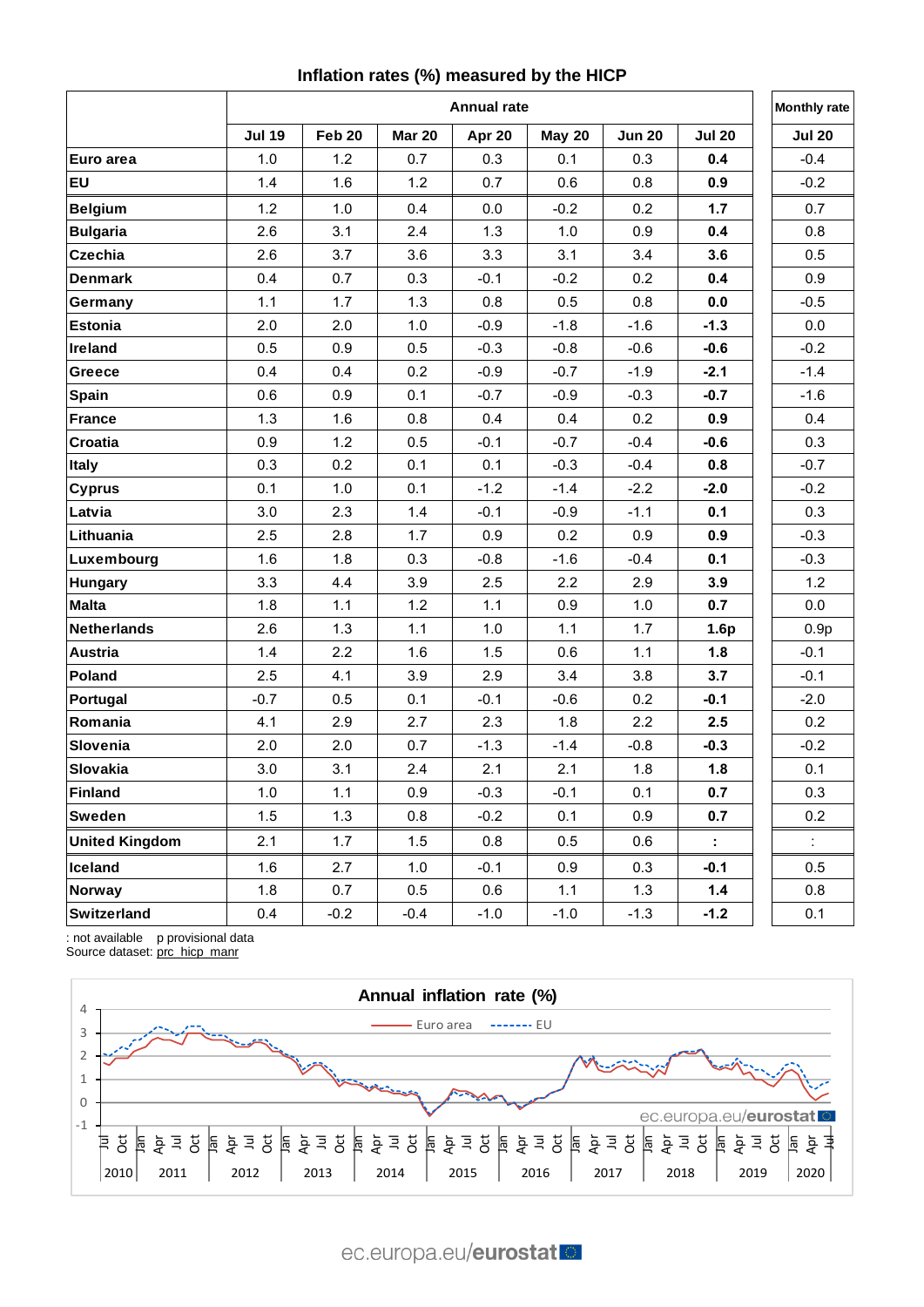|                                        | Weights<br>(‰) |               | <b>Monthly rate</b> |               |        |               |               |               |               |
|----------------------------------------|----------------|---------------|---------------------|---------------|--------|---------------|---------------|---------------|---------------|
|                                        | 2020           | <b>Jul 19</b> | Feb 20              | <b>Mar 20</b> | Apr 20 | <b>May 20</b> | <b>Jun 20</b> | <b>Jul 20</b> | <b>Jul 20</b> |
| <b>All-items HICP</b>                  | 1000.0         | 1.0           | 1.2                 | 0.7           | 0.3    | 0.1           | 0.3           | 0.4           | $-0.4$        |
| All-items excluding:<br>> energy       | 901.5          | 1.1           | 1.4                 | 1.3           | 1.4    | 1.4           | 1.3           | 1.4           | $-0.4$        |
| > energy, unprocessed food             | 857.1          | 1.1           | 1.3                 | 1.2           | 1.1    | 1.2           | 1.1           | 1.3           | $-0.3$        |
| s energy, food, alcohol &<br>tobacco   | 710.8          | 0.9           | 1.2                 | 1.0           | 0.9    | 0.9           | 0.8           | $1.2$         | $-0.3$        |
| > energy, seasonal food                | 876.5          | 1.1           | 1.4                 | 1.3           | 1.2    | 1.2           | 1.1           | 1.3           | $-0.3$        |
| l> tobacco                             | 977.2          | 1.0           | 1.1                 | 0.7           | 0.2    | 0.0           | 0.1           | 0.2           | $-0.4$        |
| Food, alcohol & tobacco                | 190.7          | 1.9           | 2.1                 | 2.4           | 3.6    | 3.4           | 3.2           | 2.0           | $-1.0$        |
| > processed food, alcohol &<br>tobacco | 146.3          | 2.0           | 2.0                 | 2.1           | 2.3    | 2.4           | 2.3           | 1.6           | $-0.5$        |
| > unprocessed food                     | 44.5           | 1.7           | 2.6                 | 3.6           | 7.6    | 6.7           | 6.0           | 3.1           | $-2.9$        |
| Energy                                 | 98.5           | 0.5           | $-0.3$              | $-4.5$        | $-9.7$ | $-11.9$       | $-9.3$        | $-8.4$        | 0.5           |
| Non-energy industrial goods            | 262.1          | 0.4           | 0.5                 | 0.5           | 0.3    | 0.2           | 0.2           | 1.6           | $-1.9$        |
| Services                               | 448.7          | 1.2           | 1.6                 | 1.3           | 1.2    | 1.3           | 1.2           | 0.9           | 0.7           |

## **Euro area inflation rate (%), selected aggregates**

### **Contributions to the euro area annual inflation rate (pp), selected aggregates**

|                                     | <b>Contributions</b> |                   |               |         |               |               |               |  |
|-------------------------------------|----------------------|-------------------|---------------|---------|---------------|---------------|---------------|--|
|                                     | <b>Jul 19</b>        | Feb <sub>20</sub> | <b>Mar 20</b> | Apr 20  | <b>May 20</b> | <b>Jun 20</b> | <b>Jul 20</b> |  |
| Food, alcohol & tobacco             | 0.37                 | 0.41              | 0.46          | 0.67    | 0.64          | 0.60          | 0.38          |  |
| > processed food, alcohol & tobacco | 0.29                 | 0.29              | 0.30          | 0.34    | 0.35          | 0.34          | 0.24          |  |
| > unprocessed food                  | 0.08                 | 0.12              | 0.16          | 0.33    | 0.30          | 0.26          | 0.14          |  |
| Energy                              | 0.05                 | $-0.03$           | $-0.45$       | $-0.97$ | $-1.20$       | $-0.93$       | $-0.83$       |  |
| Non-energy industrial goods         | 0.08                 | 0.13              | 0.13          | 0.09    | 0.06          | 0.05          | 0.42          |  |
| Services                            | 0.53                 | 0.72              | 0.60          | 0.52    | 0.59          | 0.55          | 0.42          |  |

Source dataset: [prc\\_hicp\\_ctrb](https://ec.europa.eu/eurostat/product?code=prc_hicp_ctrb&language=en&mode=view)

#### **Geographical information**

The **euro area** consists of Belgium, Germany, Estonia, Ireland, Greece, Spain, France, Italy, Cyprus, Latvia, Lithuania, Luxembourg, Malta, the Netherlands, Austria, Portugal, Slovenia, Slovakia and Finland.

The **European Union** includes Belgium, Bulgaria, Czechia, Denmark, Germany, Estonia, Ireland, Greece, Spain, France, Croatia, Italy, Cyprus, Latvia, Lithuania, Luxembourg, Hungary, Malta, the Netherlands, Austria, Poland, Portugal, Romania, Slovenia, Slovakia, Finland and Sweden.

The euro area and European Union data refer to the respective country compositions at a specific point in time. Changes in the composition of these aggregates are incorporated using a chain index formula. For more information on [this](https://ec.europa.eu/eurostat/documents/272892/272974/EU-and+EEA-aggregates-calculation-post-Brexit/), please read this [note.](https://ec.europa.eu/eurostat/documents/272892/272974/EU-and+EEA-aggregates-calculation-post-Brexit/)

#### **Methods and definitions**

**Annual inflation** is the change of the price level between the current month and the same month of the previous year. **Monthly inflation** is the change of the price level between the current month and the previous month.

A **contribution** shows how much of the annual inflation rate comes from a particular component of the HICP. The contributions are calculated according to a method which ensures their additivity (allowing for rounding).

Data collection for HICP has been affected by the COVID-19 crisis in all euro area countries. Eurostat and the Member States' national statistical institutes have agreed a set of procedures to estimate prices that could not be collected due to mobility restrictions or closures of outlets. All information about these procedures is available on the Eurostat website section on [inflation.](https://ec.europa.eu/eurostat/web/hicp/methodology)